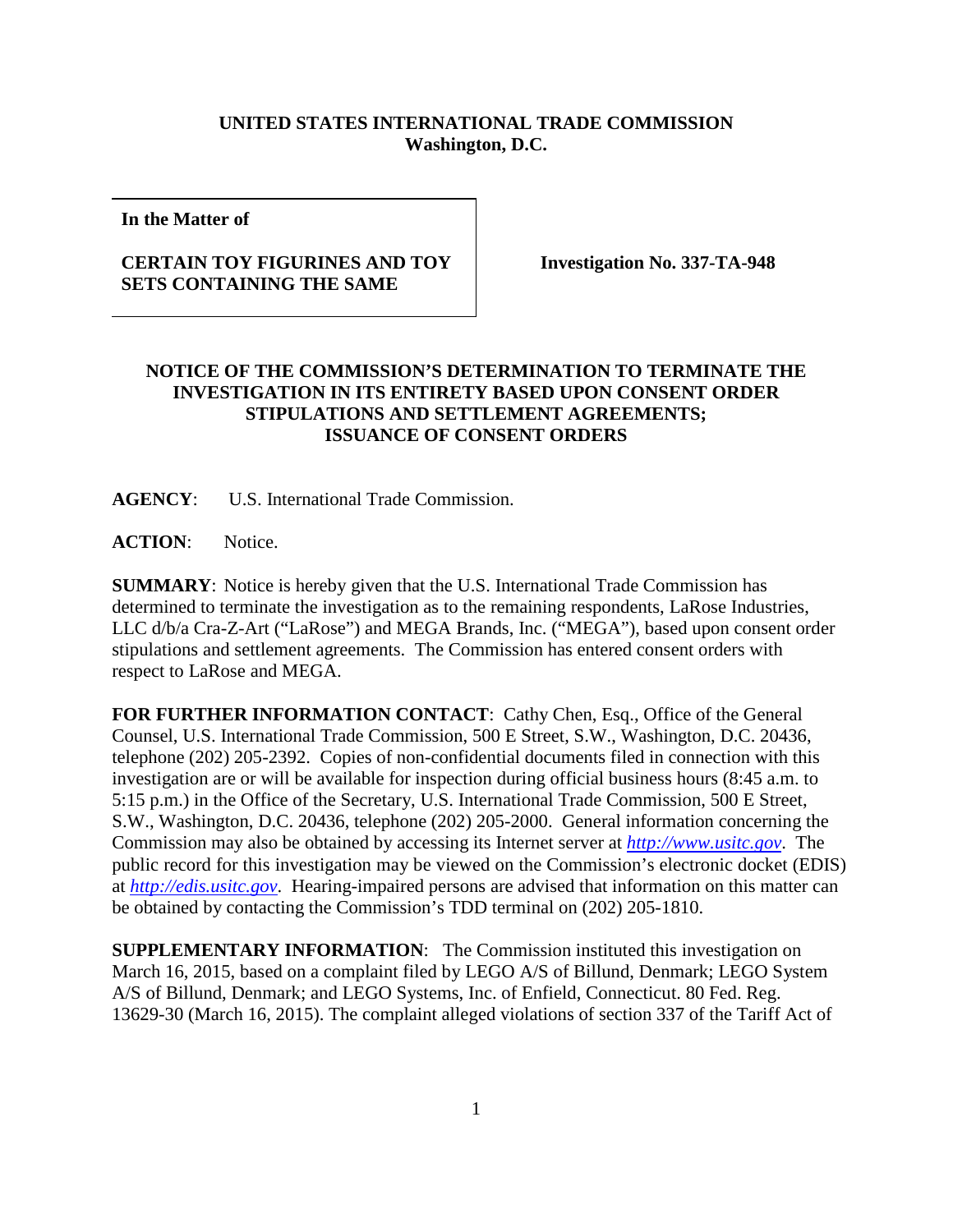1930, as amended (19 U.S.C. § 1337), in the importation into the United States, the sale for importation, and the sale within the United States after importation of certain toy figurines and toy sets containing the same by reason of infringement of four U.S. design patents and four registered U.S. copyrights. The notice of investigation named as respondents LaRose; MEGA; and Best-Lock Construction Toys, Inc., of Miami, Florida ("Best-Lock"). Best-Lock has been terminated from the investigation based on a consent order. *See* Notice of a Commission Determination Not to Review an Initial Determination Terminating the Investigation as to Respondent Best-Lock Construction Toys, Inc., Based on a Consent Order Stipulation and Proposed Consent Order; Issuance of Consent Order (June 19, 2015). The Office of Unfair Import Investigations was also named as a party.

On July 9, 2015, Complainants and LaRose filed a joint motion to terminate LaRose based on a consent order stipulation, a proposed consent order, and a settlement agreement. On July 22, 2015, the investigative attorney filed a response in conditional support of the motion provided that the movants submit a revised version of the public settlement agreement that contained fewer redactions. On July 31, 2015, the ALJ ordered the movants to file a revised version of the public settlement agreement, which the movants complied with on August 24, 2015. *See* Order Nos. 18 and 21. On August 26, 2015, the ALJ granted the joint motion as an initial determination ("ID"). *See* Order No. 21.

On July 28, 2015, Complainants and MEGA filed a renewed joint motion to terminate the investigation as to MEGA based on a consent order stipulation, a proposed consent order, and a settlement agreement. On August 21, 2015, complainants and MEGA jointly submitted a revised consent order stipulation and proposed consent order. The Investigative Attorney did not oppose the renewed motion to terminate based in part on the August 21, 2015, revised consent order stipulation and proposed consent order. On August 26, 2015, the ALJ ordered the movants to file a revised version of the public settlement agreement, which the movants complied with on August 31, 2015. *See* Order Nos. 22 and 23. On September 3, 2015, the ALJ granted the renewed joint motion as an ID. *See* Order No. 23.

The Commission determined to review the IDs on September 18, 2015, and October 1, 2015, respectively, because the consent order stipulations and the proposed consent orders did not comply with Commission Rule 210.21(c). The moving parties were requested to file with the Commission revised versions of the consent order stipulations and proposed consent orders in compliance with that Rule. On October 7, 2015, LaRose and MEGA submitted revised consent order stipulations and revised proposed consent orders in compliance with Rule 210.21(c).

The Commission has determined to terminate the investigation in its entirety, and to issue consent orders with respect to LaRose and MEGA.